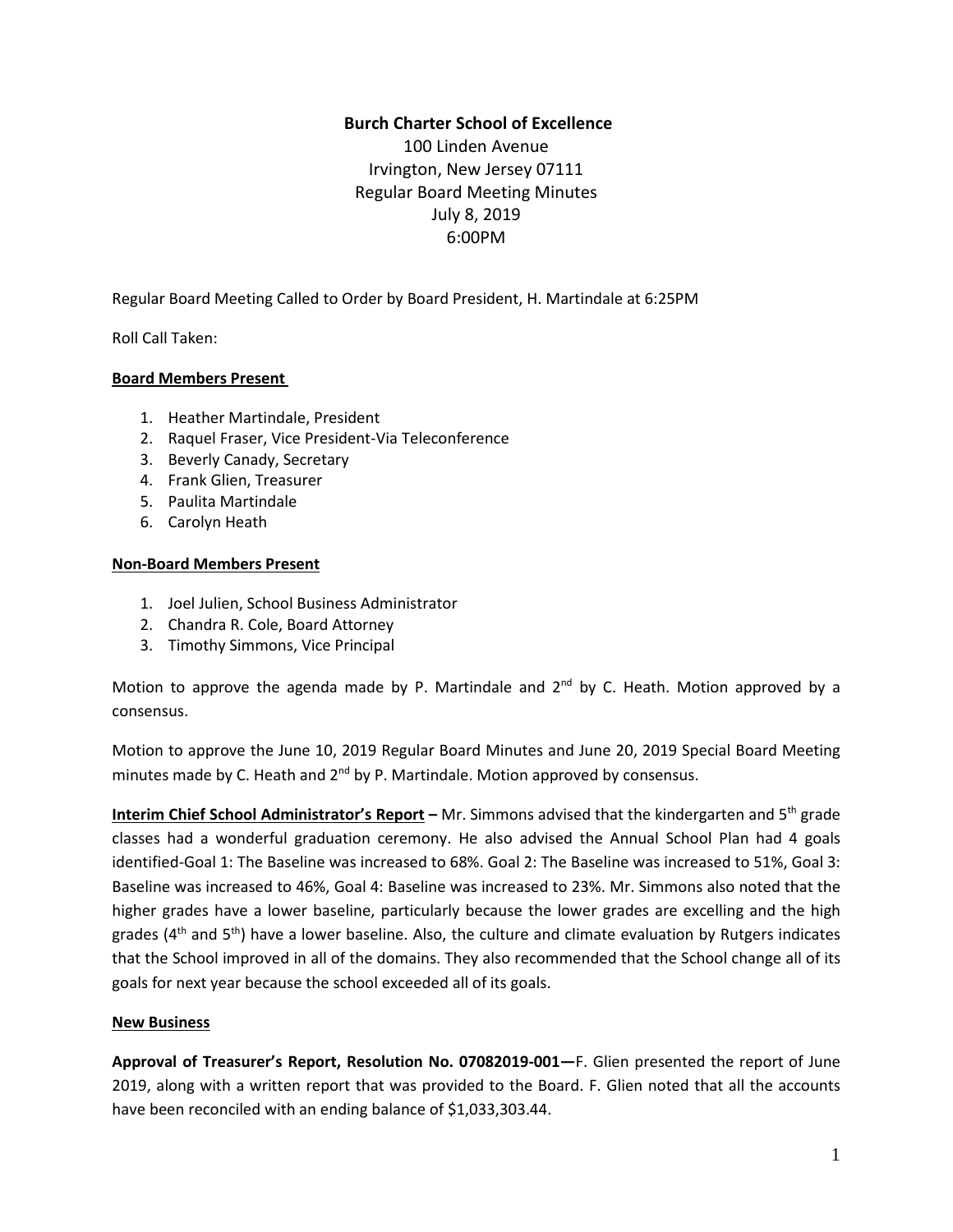**Approval of the July Board Secretary & SBA Report, Resolution No. 07082019-002—**Presented by J. Julien, along with a written report that was provided to the Board. J. Julien advised that he labeled the first five pages for revenue since 0ctober 2018. He noted that as of June there was a decrease in funds due to the lost of students. H. Martindale inquired as to how the School can recruit and retain students. There was discussion surrounding the different methods of recruitment for students. The Board agreed that a recruitment plan will be submitted by the Administration for the upcoming school year to address this issue.

**Approval of the July 9, 2019 Bill List, Resolution No. 07082019-003—**Presented by J. Julien along with a written report that was provided to the Board. J. Julien made note of line items that were over \$1,000. J. Julien advised that the total bill list is \$232,563.52. There was significant discussion regarding the rent and the need to meet and adjust the budget.

Motion to approve by consolidation the monthly budget reports, Resolution No. **07082019-001, 07082019-002** and **07082019-003**, made by C. Heath and 2 nd by B. Canady. Motion passed.

## **Resolutions**

### **Committee Reports**

- **1. Executive/Legal**
	- **a.** Attorney Cole discussed issues surrounding the tentative re-negotiation of the lease with the Archdiocese. It was resolved that the Budget and Finance Committee would meet and advise as to what Burch's position is as it related to finances so that any requests/demands made can be meaningfully presented with a rational relationship.

# **2. Curriculum**-

**a.** Approval of **Resolution No. 07082019-005**-Resolution to approve the field trips for the Summer school program: Round Valley on July 17: Admission \$130 and transportation \$850; Cineplex 12 on July 23-Admission \$0, Transportation \$450.

Motion to approve Resolution No. 07082019-005 made by C. Heath and 2<sup>nd</sup> by B. Canady. Motion passed.

### **3. Building and Grounds**-N/A

- **4. Finance** N/A
- **5. Governance Report** N/A
- **6. Other**
	- **a.** H**.** Martindale called a tentative personnel services meeting for next Wednesday, July 17, 2019 at 6PM via teleconference, which will include the planning of the Board Retreat and the chief school administrator search.